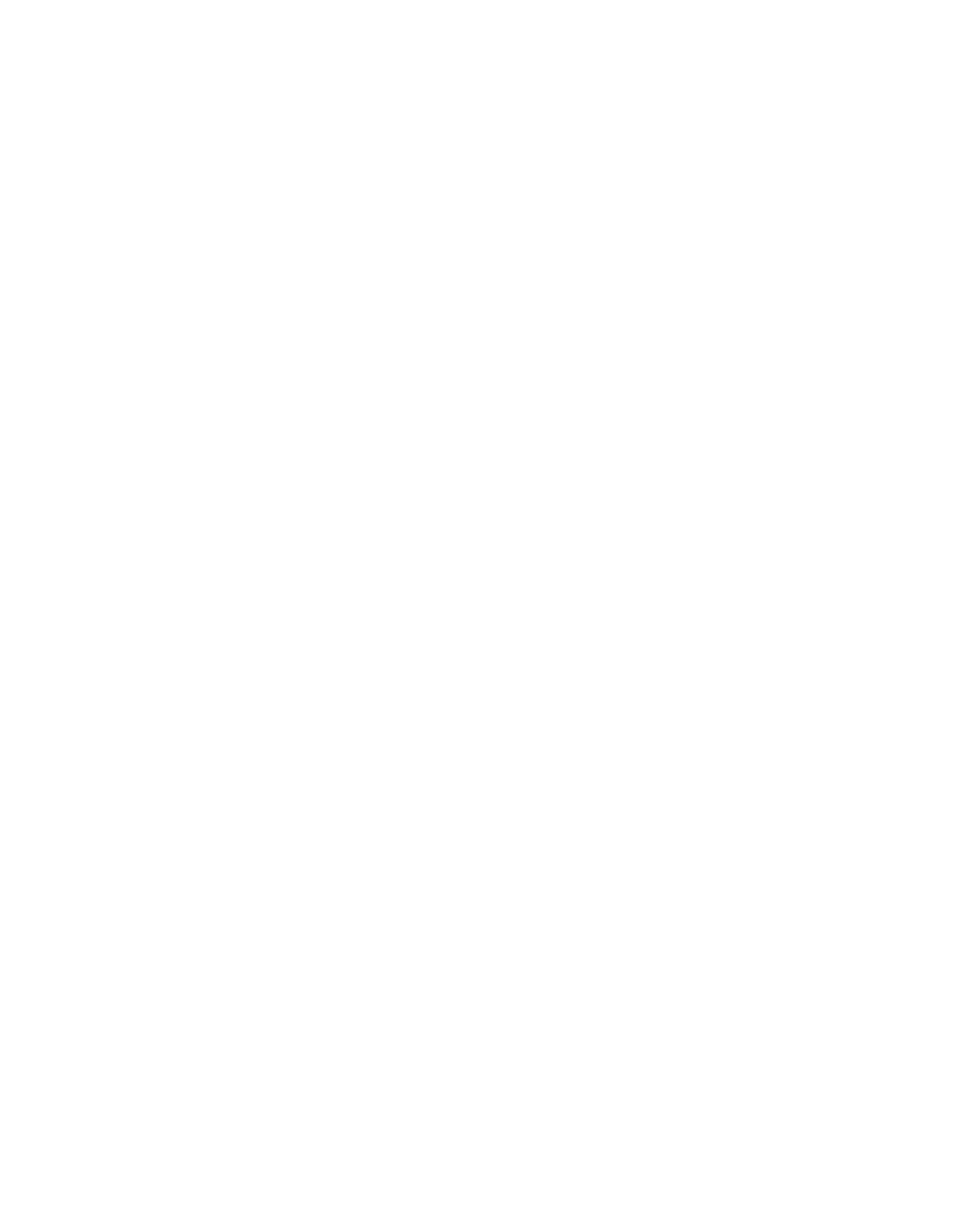# **Attention Signal**

# FOUR OR MORE SHORT REPETITIVE SOUNDS, NO FLAG

ATTENTION SIGNAL MADE PRIOR TO THE START

CONDITIONS:

1. To alert all competitors of a signal in one minute.

SEQUENCE:

- 1. 4 OR MORE SHORT SOUND SIGNALS
- 2. Wait ONE MINUTE
- 3. Start the Starting Sequence, or comments below

COMMENTS:

At any time during the race the attention signal may be sounded with a flag.

With "C", means 'The position of the next mark has been changed.'

With "M" means 'The object displaying this signal replaces a missing mark.'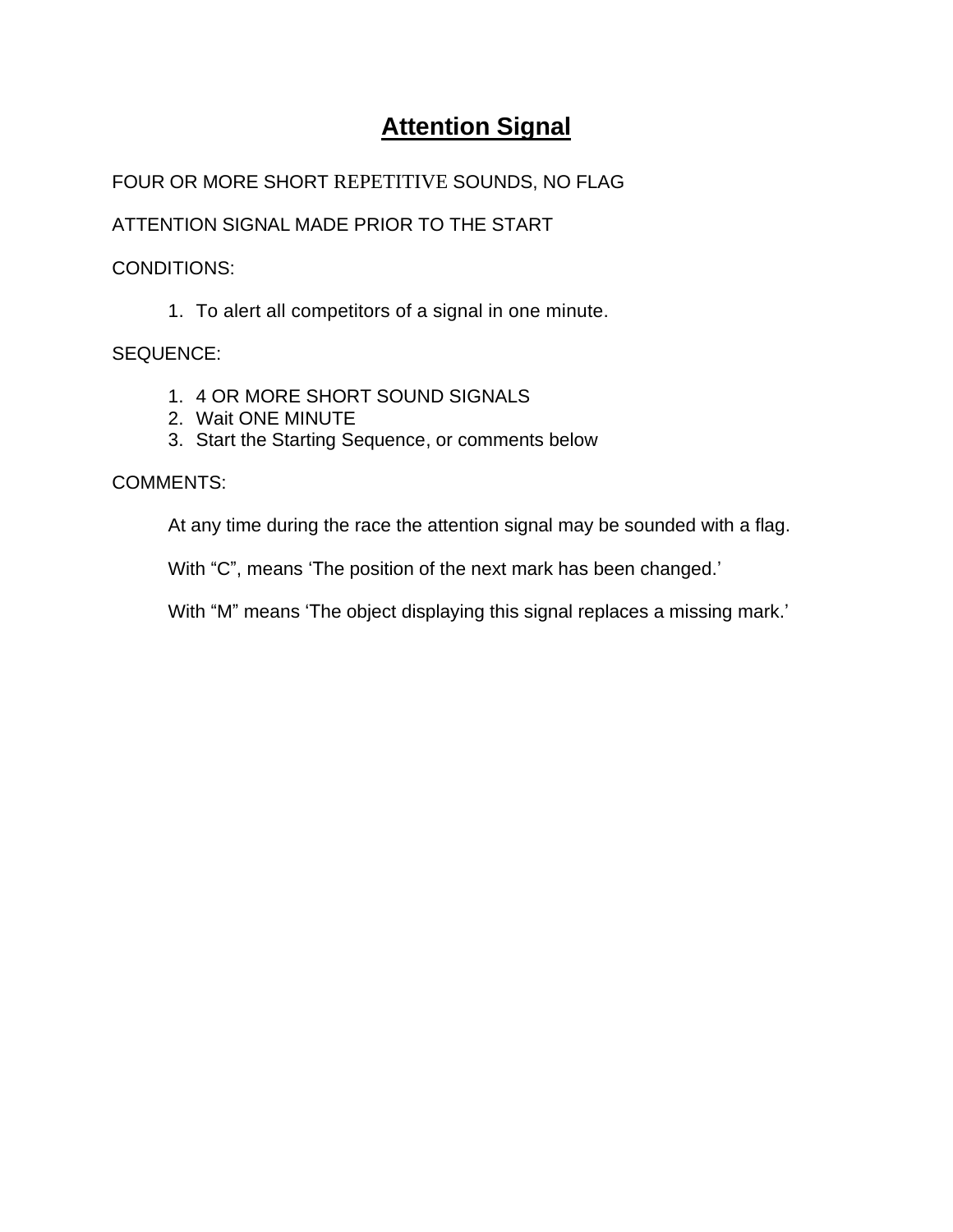# **Postponement Procedure**



POSTPONEMENT SHALL BE MADE PRIOR TO THE START

### CONDITIONS:

- 1. Lack of wind.
- 2. Inability to notify VTS.
- 3. Significant error in timing sequence.

#### SEQUENCE:

- 1. Postponement Flag Up with TWO GUNS OR SOUND SIGNALS.
- 2. When it is decided to resume the sequence, Postponement Flag Down with ONE GUN OR SOUND SIGNAL.
- 3. Wait ONE MINUTE.
- 4. Resume the Starting Sequence.

#### COMMENTS:

This signal ONLY affects those classes which HAVE NOT started.

"AP" over "H" means 'All races not started are postponed. Further signals ashore.'

"AP" over "A" means 'All races not started are postponed to a later day.'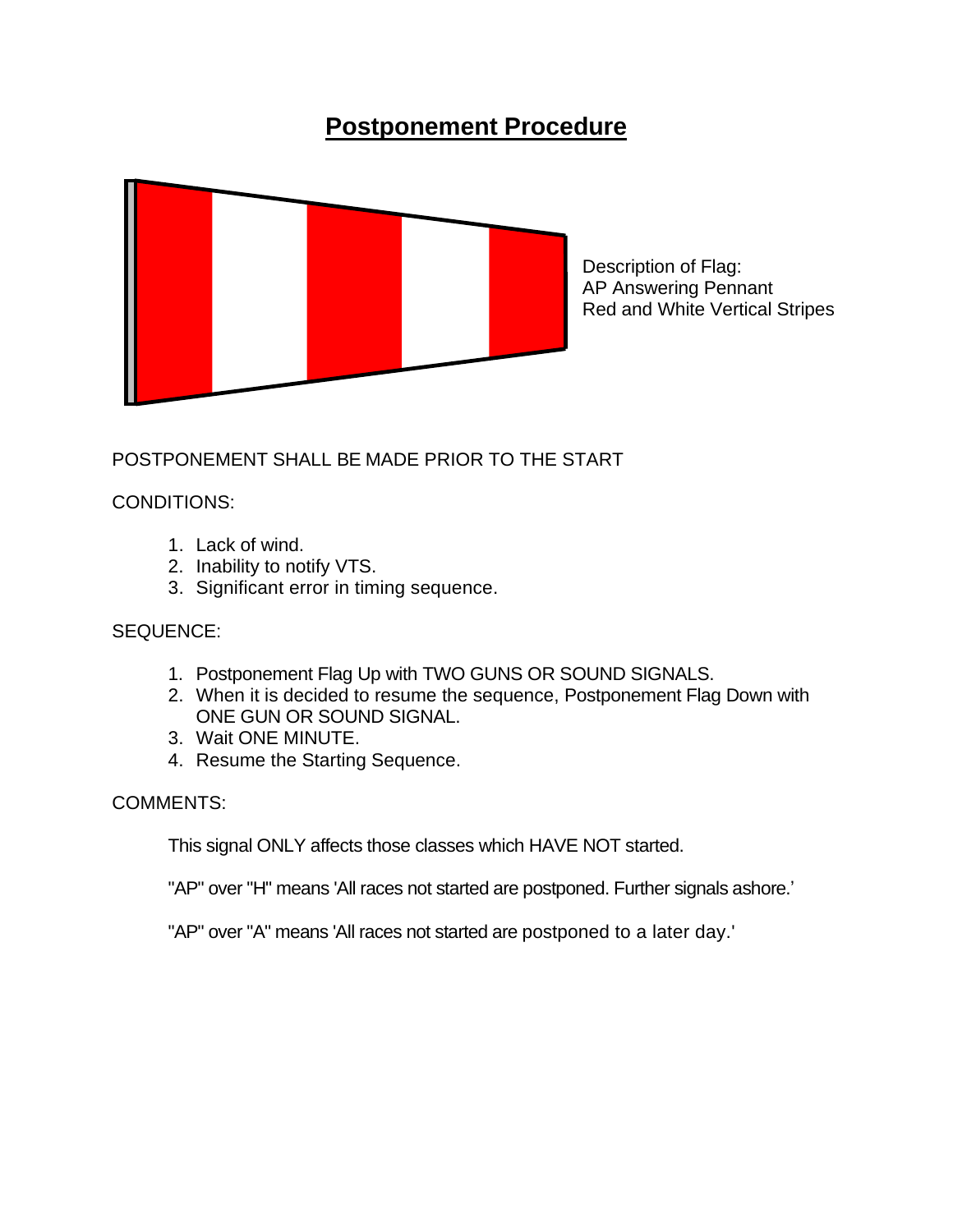# **Individual Recall Procedure (Over Early)**



Description of Flag: X Flag White Background with Blue Cross

CONDITIONS:

1. When boat or boats starting are over early and the Committee Boat is able to identify them all.

## SEQUENCE:

- 5. "X" Flag Up with ONE SOUND SIGNAL.
- 6. Hail sail numbers of over early boats with Bull Horn.
- 7. Advise boats when they have returned to the pre-start side of starting line.
- 8. Lower "X" flag after all over early boats have cleared the pre-start side of the starting line (no sound signal) or four minutes after their start, whichever is shorter.

### COMMENTS:

DO NOT interrupt the normal starting sequence already in progress.

If unable to identify all the boats over early, do a General Recall.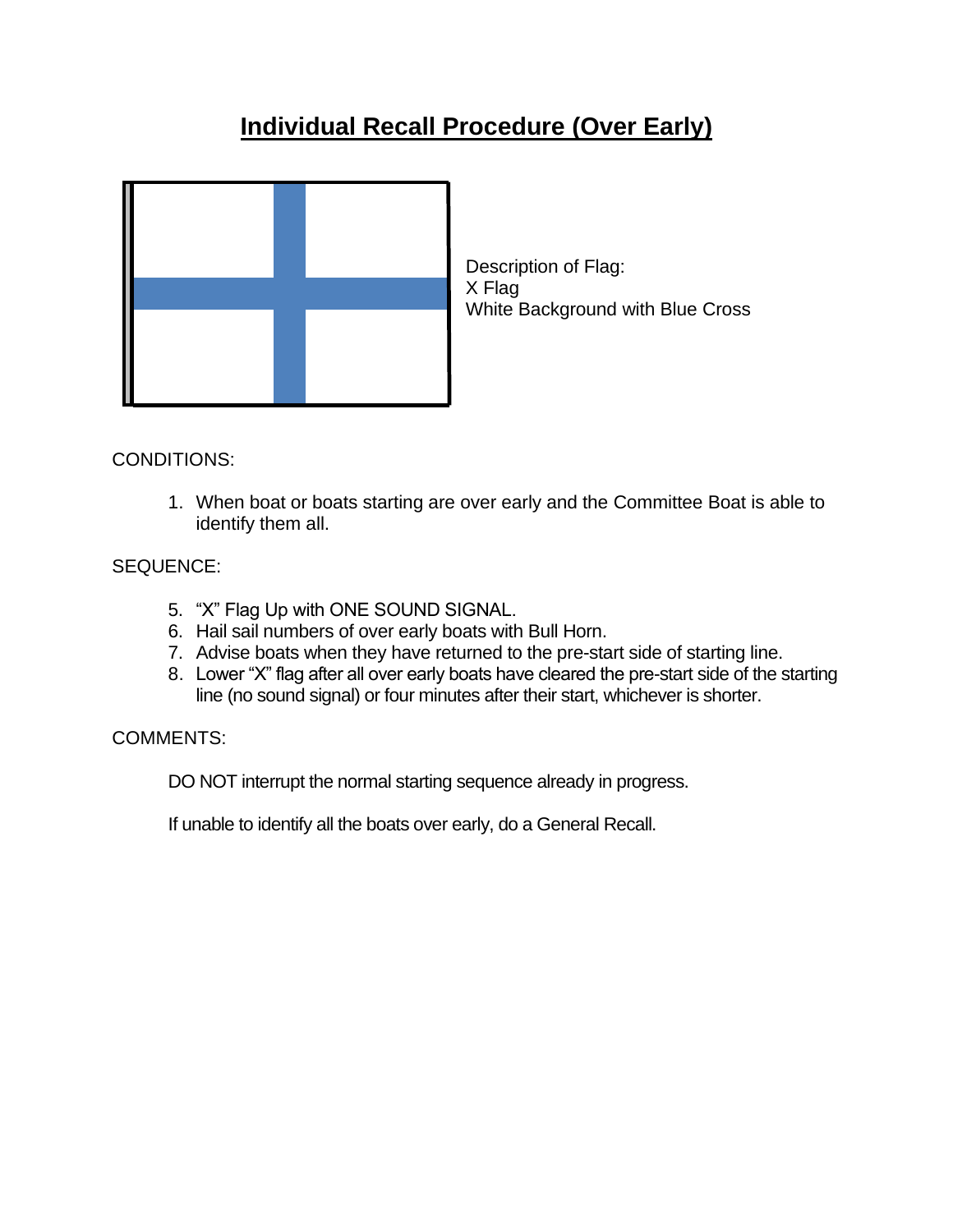# **General Recall Procedure**



Description of flag: 1st Substitute (1st Repeater) Blue and Yellow Triangle

## GENERAL RECALL SHALL BE MADE AFTER THE START

#### CONDITIONS:

- 1. When at the starting signal the race committee is unable to identify the boats that are on the course side of the starting line.
- 2. When at the starting signal the race committee is unable to identify the boats to which rule 30 applies.
- 3. There has been an error in the starting procedure.

#### SEQUENCE:

- 9. Display the First Substitute with TWO SOUND SIGNALS.
- 10.When it is decided to resume the sequence, 1st Substitute Down with ONE GUN OR SOUND SIGNAL.
- 11.Wait ONE MINUTE.
- 12.Resume the Starting Sequence.

#### COMMENTS:

The starts for any succeeding classes shall follow the next start.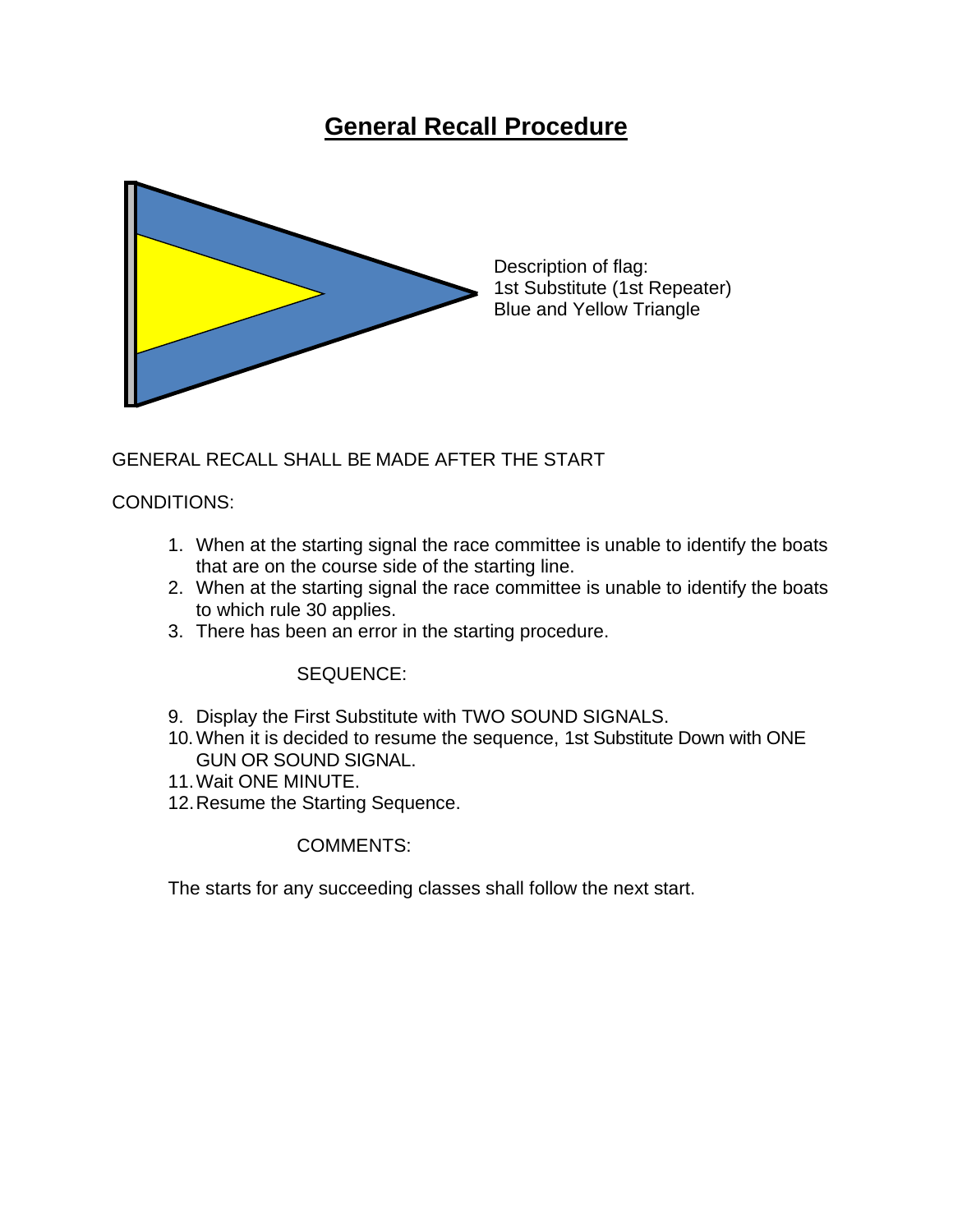# **Shortened Course Procedure**



Description of flag: S flag White Background with Blue Square

## SHORTENED COURSE SHALL BE MADE AFTER THE START

### CONDITIONS:

- 1. Because of foul weather.
- 2. Because of insufficient wind making it unlikely that any boat will finish within the time limit.
- 3. Because a mark is missing or out of position.
- 4. For any other reason directly affecting the safety or fairness of the competition.

### SEQUENCE:

- 13.Display the S Flag with TWO SOUND SIGNALS.
- 14.The shortened course shall be signaled before the first boat crosses the finishing line.

#### COMMENTS:

The finishing line shall be:

- 1. At a rounding mark, between the mark and a staff displaying the S flag OR
- 2. At a line boats are required to cross at the end of each lap.